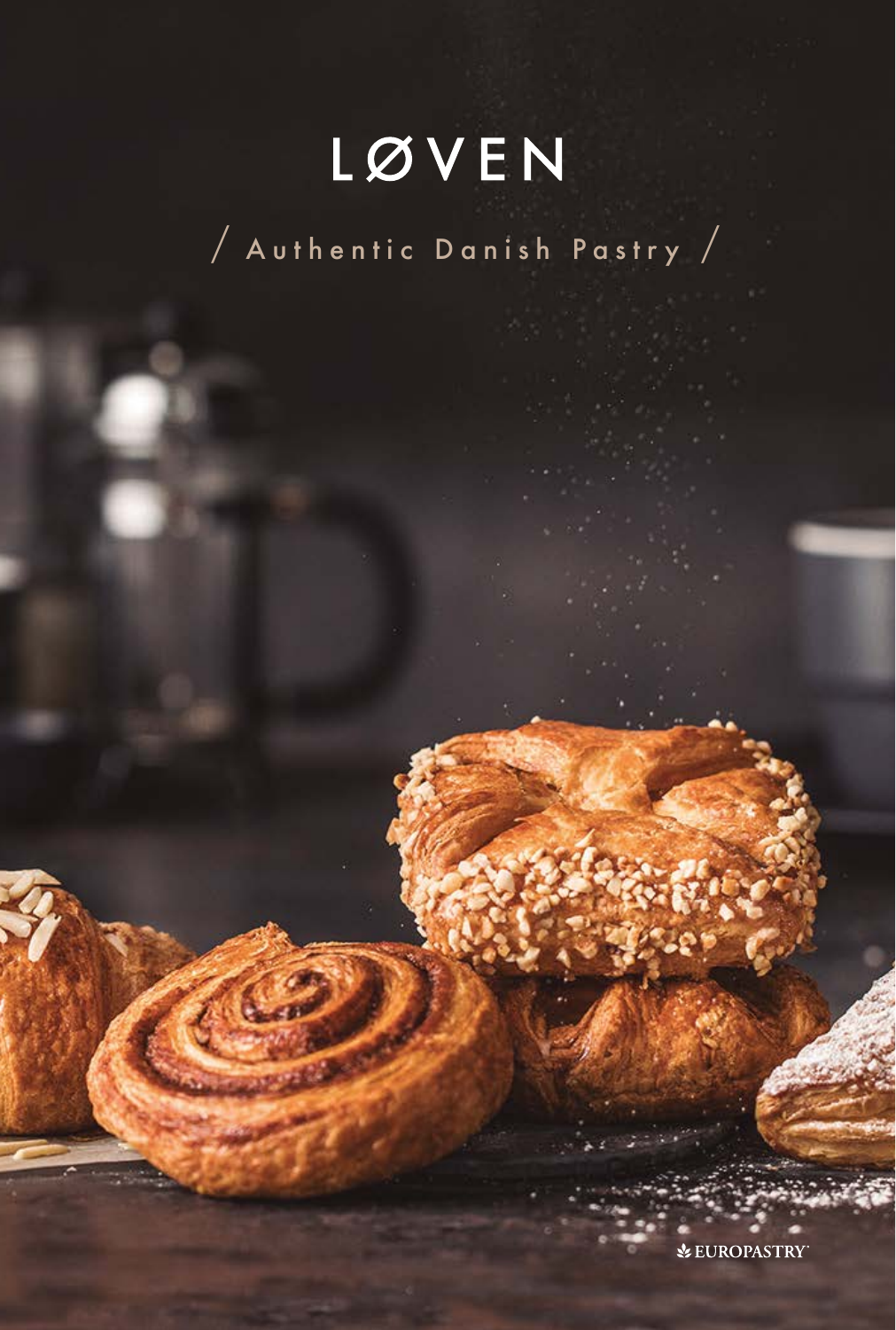

# LØVEN / FIKA : Enjoy the small things /

In harmony with the idea of 'Lagom', the secret of Swedish happiness, Scandinavian artisans create perfect cakes under the premise "not too much, not too little, just the right balance". In Sweden, FIKA<sup>\*</sup> is a tradition which means getting together to have a cup of coffee and a piece of cake. It's much more than just a break; it's part of a lifestyle, a legitimate excuse to share and enjoy moments in life with something sweet.

> Conceived in Scandinavia, we present: LØVE + ØVEN: LØVEN The Authentic Danish Pastry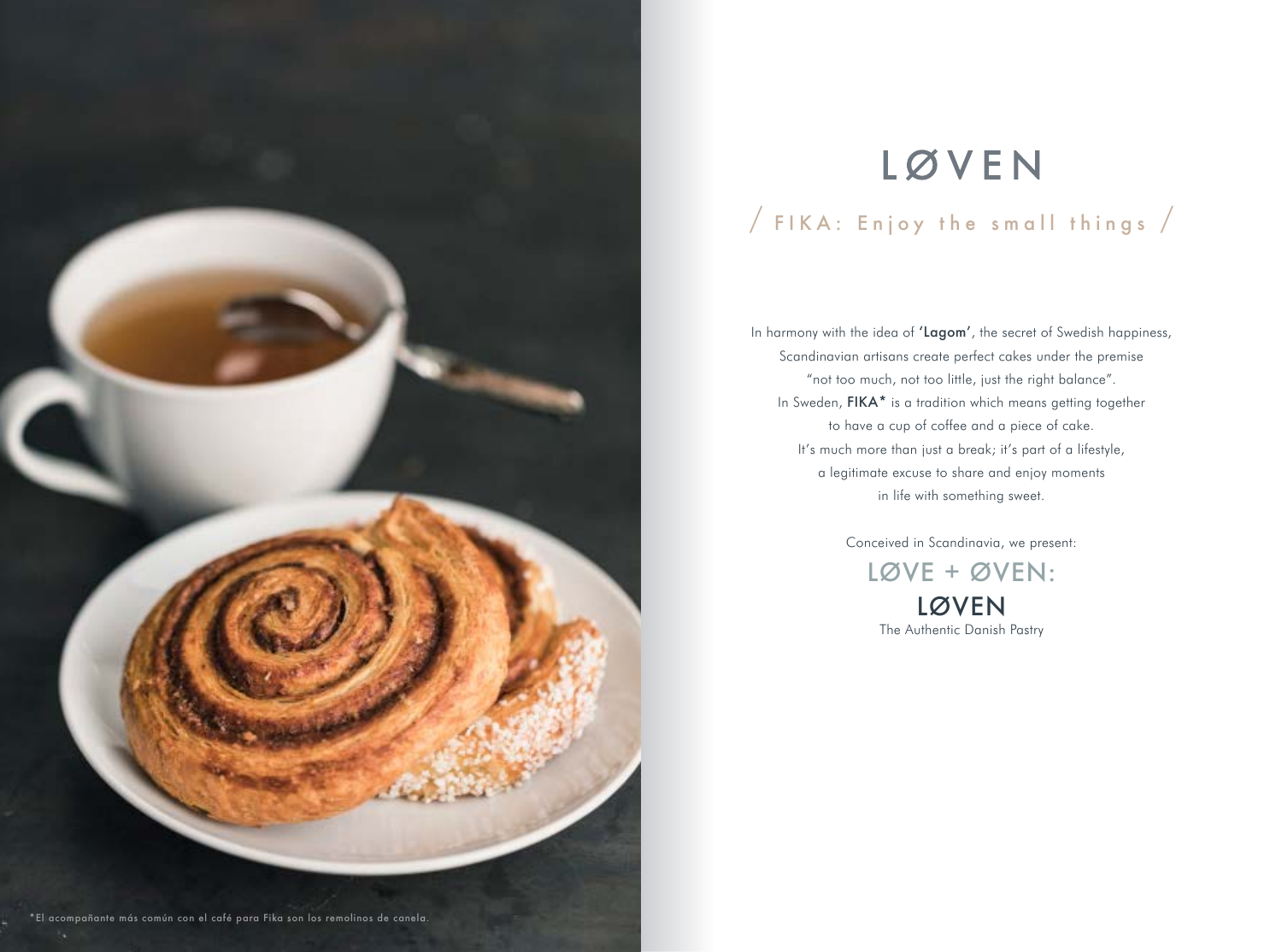

# LØVEN

### / Wienerbrød: the Scandinavian recipe /

#### Innovation

The classic Scandinavian recipe combined with the innovation of new fillings and fruit.

#### **Elaboration**

A tasty yeast-leavened dough of wheat flour, free range eggs, sugar, and generous quantities of soft margarine interleaved between the different layers giving a more pliable texture, different from other doughs.

#### Filled

With plentiful exquisite fillings together with pieces of real fruit; custard cream, marzipan, apple compote, chocolate chips, diced mango, we achieve a renewed vision of this most traditional Scandinavian recipe.

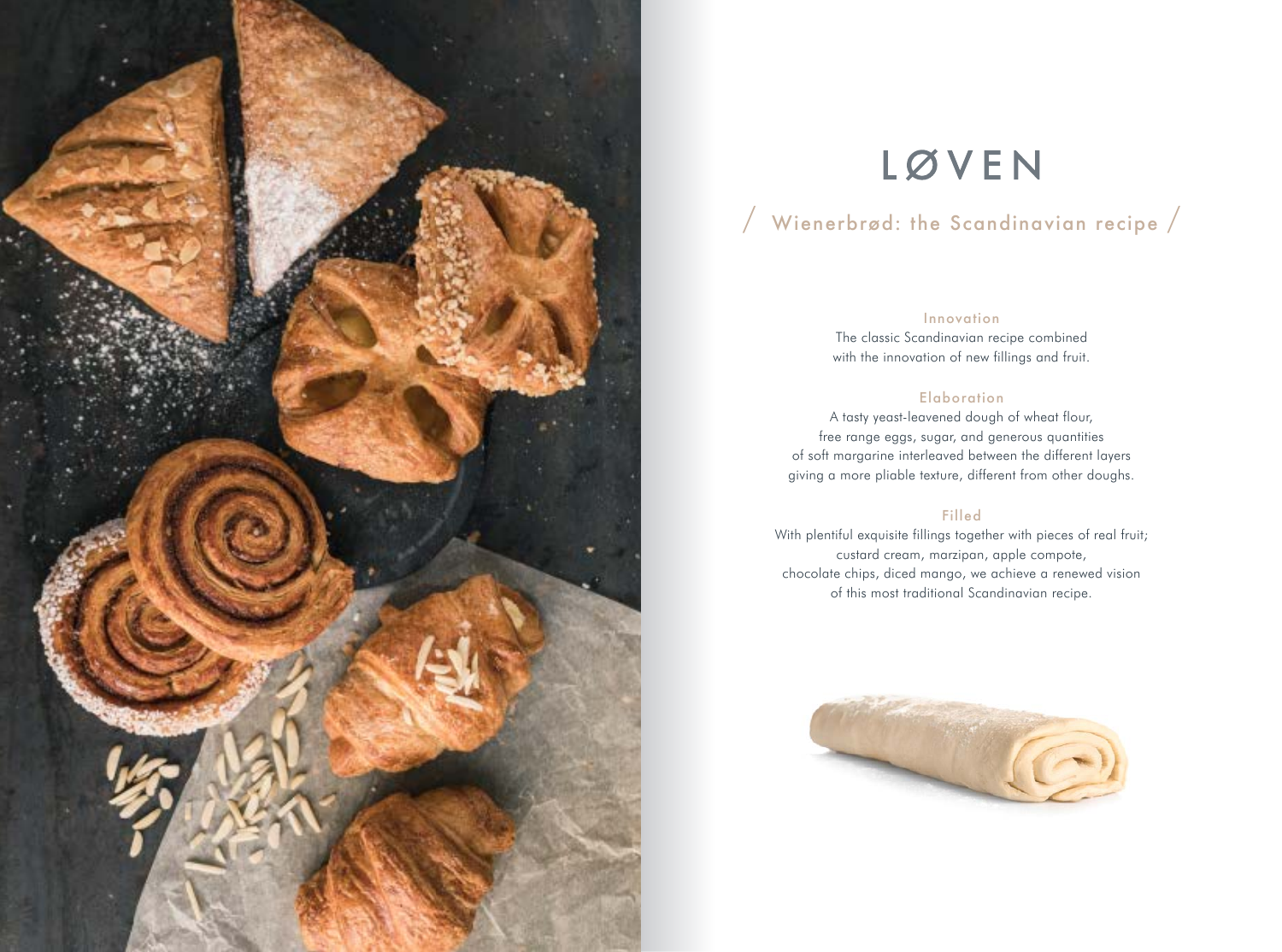

# / LØVEN CROWN /

### An original shape with a "royal look"

The crown shape leaves nobody indifferent. But it's not just its outward appearance. The soft texture and the intense flavour of the fillings - its strawberries and custard cream are a delicate combination - taken to the next level.



REF. 60658

Tropical Crown  $\frac{1}{\Box}$  48 u  $\big/$   $\Box$  90 g  $\big/$   $\equiv$  8x9  $\big/$   $\frac{1}{\degree}$  20-30'  $\big/$   $\degree$ C 160-180 $\degree$   $\big/$   $\frac{1}{\degree}$  15-18"  $\big/$   $\mathbb{Z}$  8,5x9,5 cm

REF. 60657

Strawberry and Cream Crown  $\Box$  48 u  $\angle$   $\Box$  90 g  $\angle$   $\equiv$  8x9  $\angle$   $\overline{\circ}$  20-30'  $\angle$  °C 160-180°  $\angle$  115-18"  $\angle$  8,5x9,5 cm

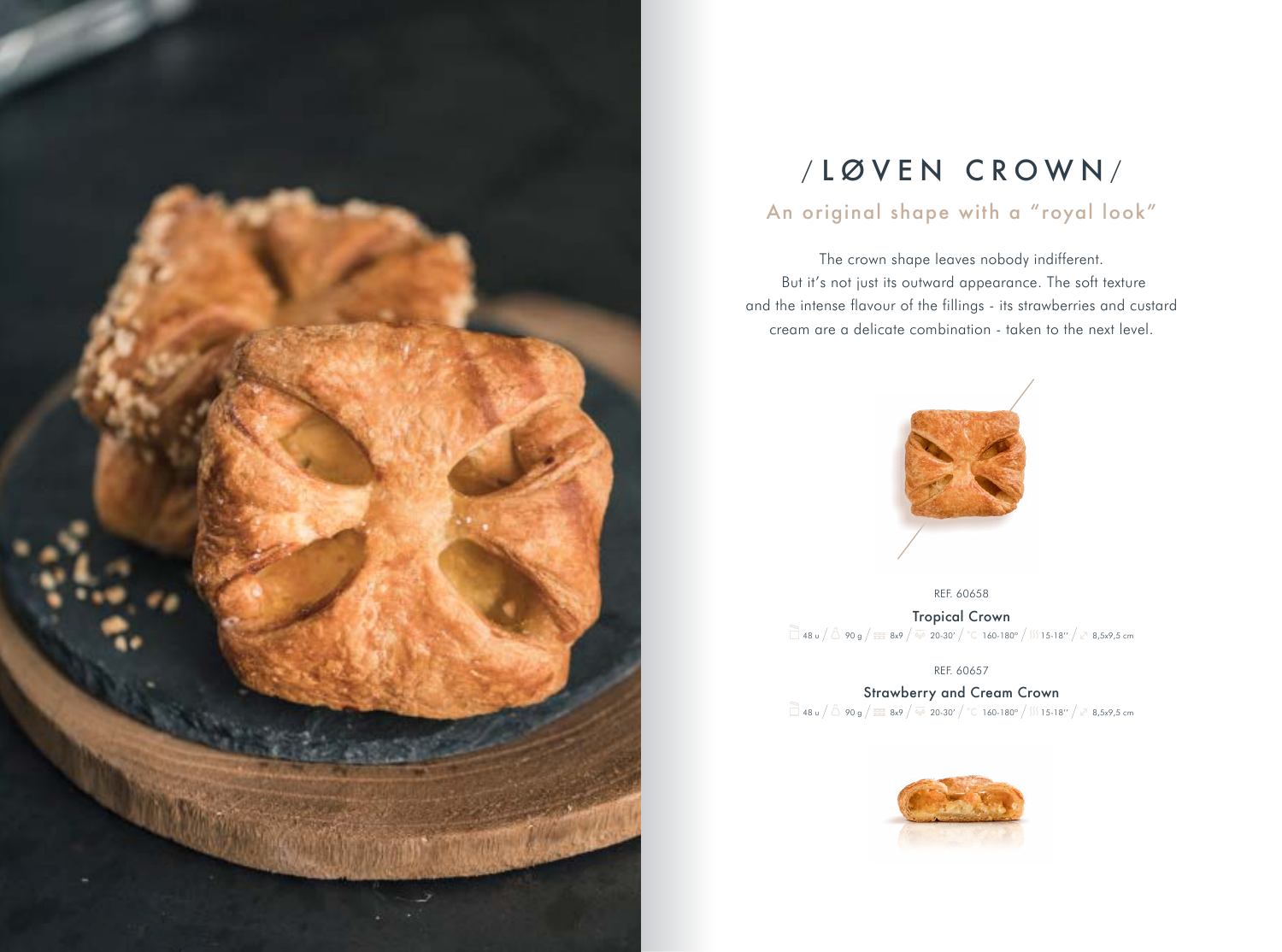

## / LØVEN CROWN /

### The jewels in the crown

A shape like this one and from a good family, lives up to its name with a wide range of irresistible fillings and flavours which sets it apart. Another reason why this royal crown is becoming one of the styles most in demand.



REF. 60651 Chocolate and Cream Crown  $48 \text{ u}$  /  $\Delta$  90 g /  $\equiv$  8x9 /  $\frac{1}{90}$  15' °C 170-180° /  $\frac{1}{3}$  14-16' /  $\sqrt{2}$  8 x 8,5 cm

· Plentiful filling of delicious custard cream. Decorated with chocolate chips, ready to bake.



REF. 60652

Apple Crown  $48 \text{ u}$  /  $\stackrel{?}{\bigcirc}$  90 g /  $\equiv$  8x9 /  $\stackrel{?}{\circ}$  15' °C 170-180° /  $\frac{1}{3}$  14-16' /  $\sqrt{2}$  8 x 8,5 cm

· Plentiful filling of delicious custard cream and apple compote. · A hint of cinnamon.



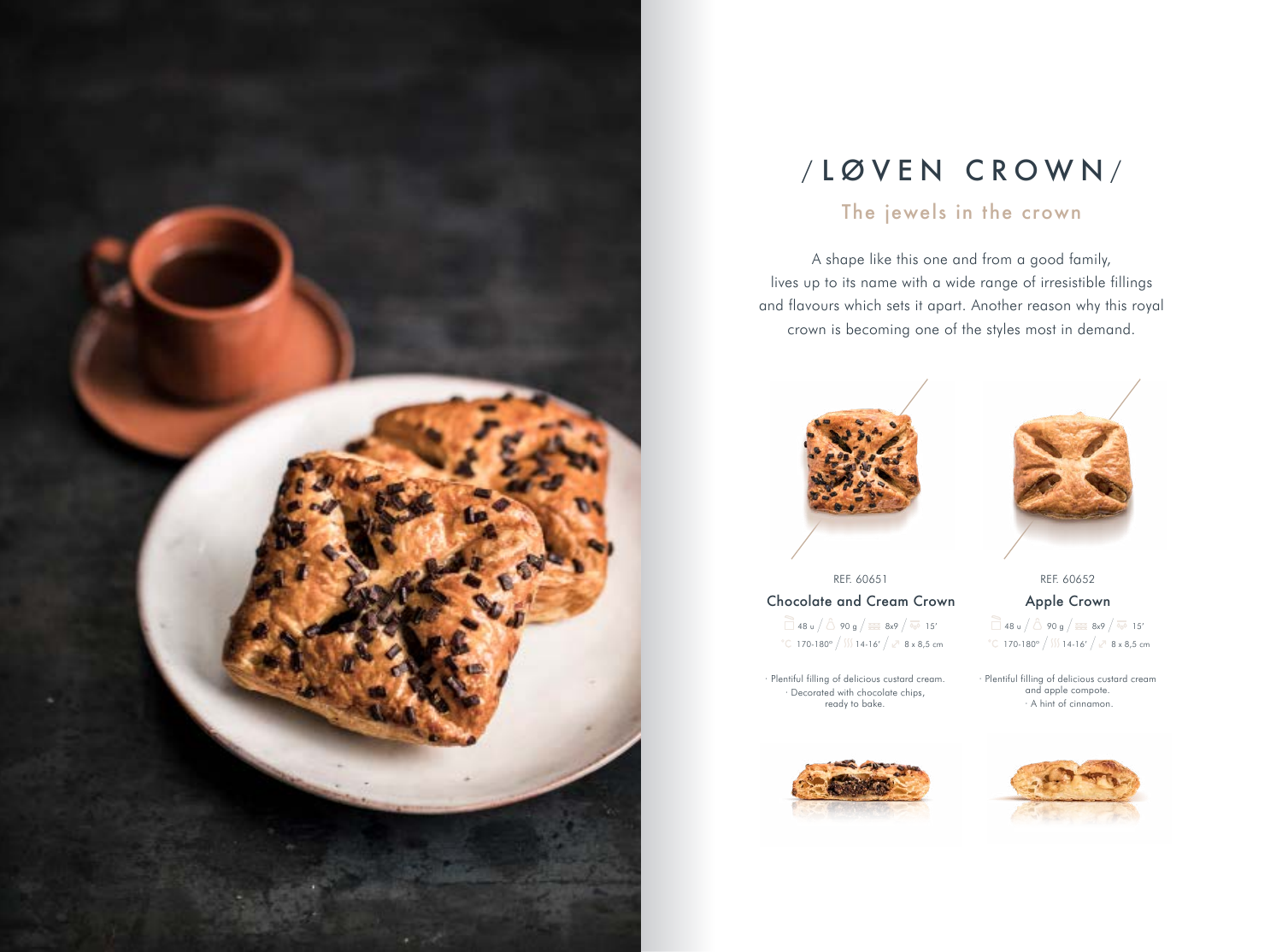

## / LØVEN TRIANGLE /

### A touch of marzipan with a twist

This exquisite piece of Danish pastry made with wheat sourdough and a light filling of classical marzipan, is decorated with flaked almonds which give it a natural toasted aroma.



REF. 60659 Almond Triangle  $\frac{1}{\Box}$  48 u  $\frac{1}{\Box}$  90 g  $\frac{1}{\Box}$  8x6  $\frac{1}{\degree}$  15'  $\frac{1}{\degree}$  ( 190 $\degree$  / 110-180'  $\frac{1}{\degree}$  14-16 cm

REF. 60656

Lemon Triangle  $\frac{1}{\Box}$  48 u  $\big/\stackrel{\triangle}{\Box}$  90 g  $\big/\equiv$  8x6  $\big/\stackrel{\infty}{\circ}$  15'  $\big/$  °C 190°  $\big/$   $\frac{1}{\Box}$  170-180'  $\big/$   $\stackrel{\triangleright}{\ll}$  14-16 cm

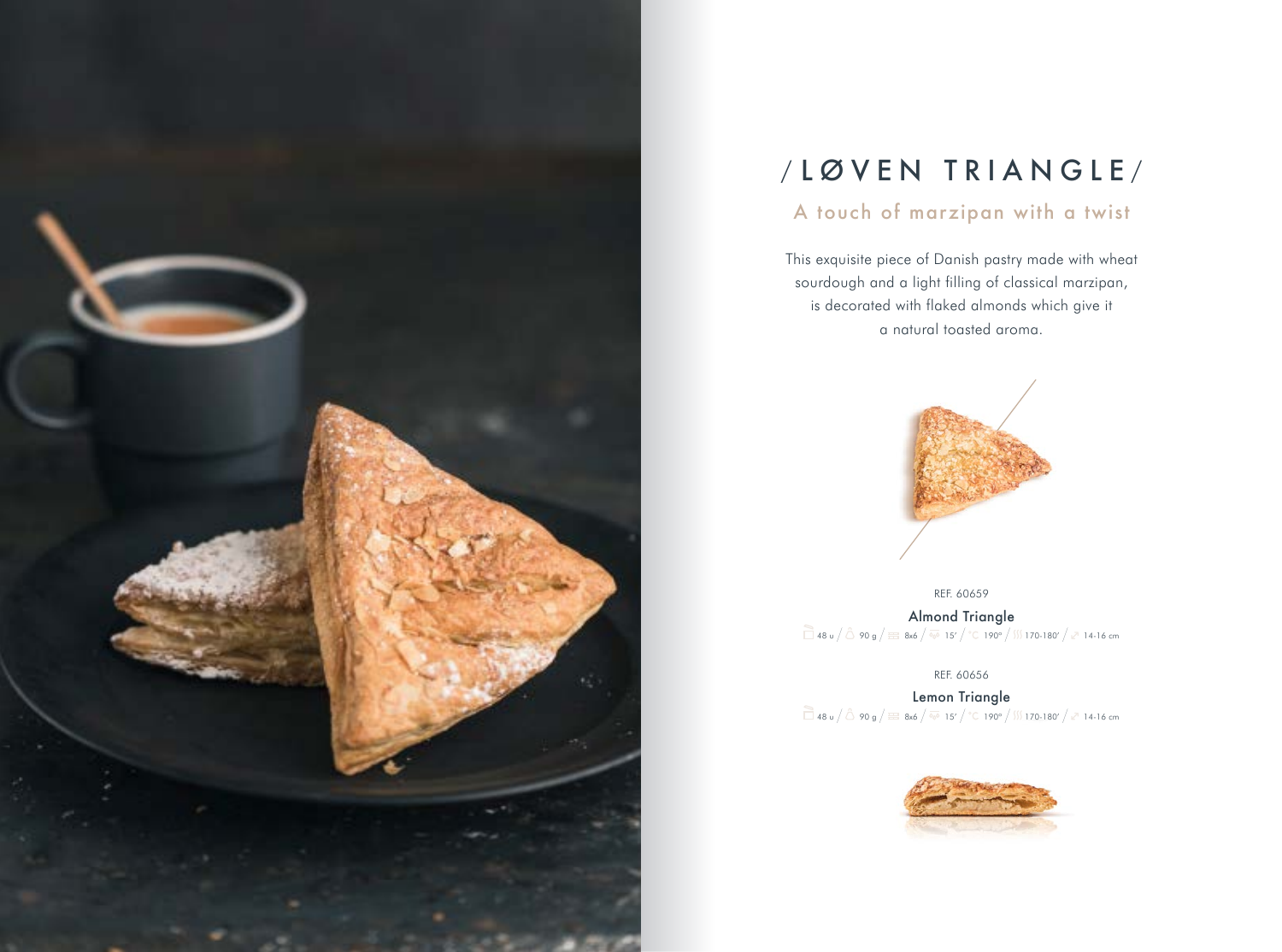

## / LØVEN SWIRL /

#### A whirl of sensations

Made with a tasty cinnamon filling which gently melts on the inside of the pastry, surprises with the first bite and leaves you with the sensation of having tried something which you will never forget. A gift to the senses.



REF. 60654 Cinnamon Swirl  $148 u / 680 g / \equiv 8x6 / 20' / 170.180° / 114.16' / 114.5 cm$ 

> · Cinnamon folded into the layers of dough. · Decorate with icing sugar or sugar frosting.

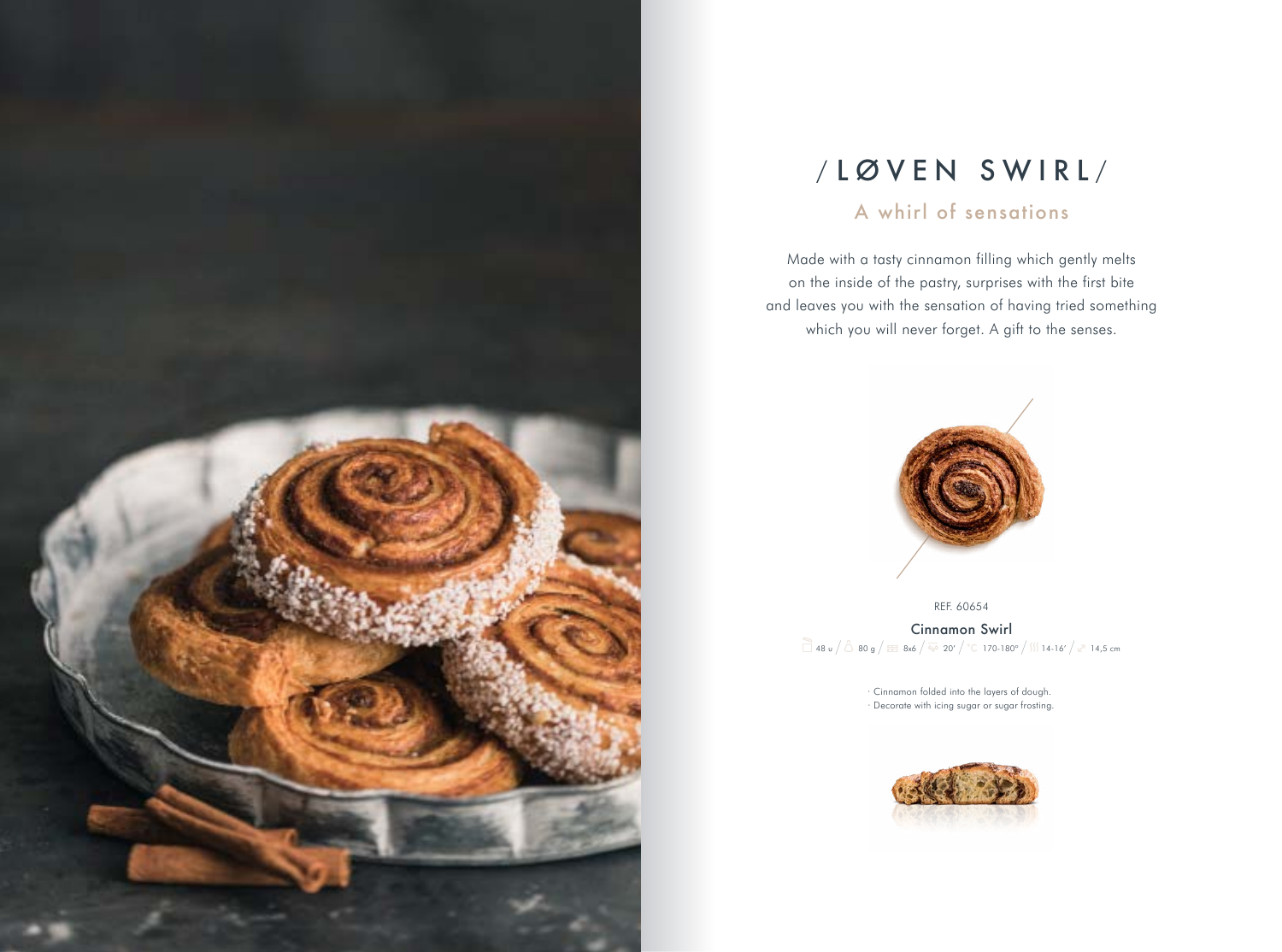

## / LØVEN CROISSANT/

#### A Delux Croissant

There are small details which change everything. And one good example is this delicate puff pastry croissant, filled with silky smooth "magic" custard cream which will surprise even the most discerning gourmets and which transforms it into a unique pastry.



REF. 62331 Croissant Silky Cream  $\frac{1}{\Box}$  48 u  $\big/$   $\frac{1}{\Box}$  80 g  $\big/$   $\equiv$  8x6  $\big/$   $\frac{1}{\degree}$  20-30'  $\big/$   $\degree$  160-180°  $\big/$   $\frac{1}{\Box}$  15-18'  $\big/$   $\mathbb{Z}$  14,5 cm

> · Plentiful silky smooth custard cream inside. · Decorate with chopped almonds or threads of dark chocolate.

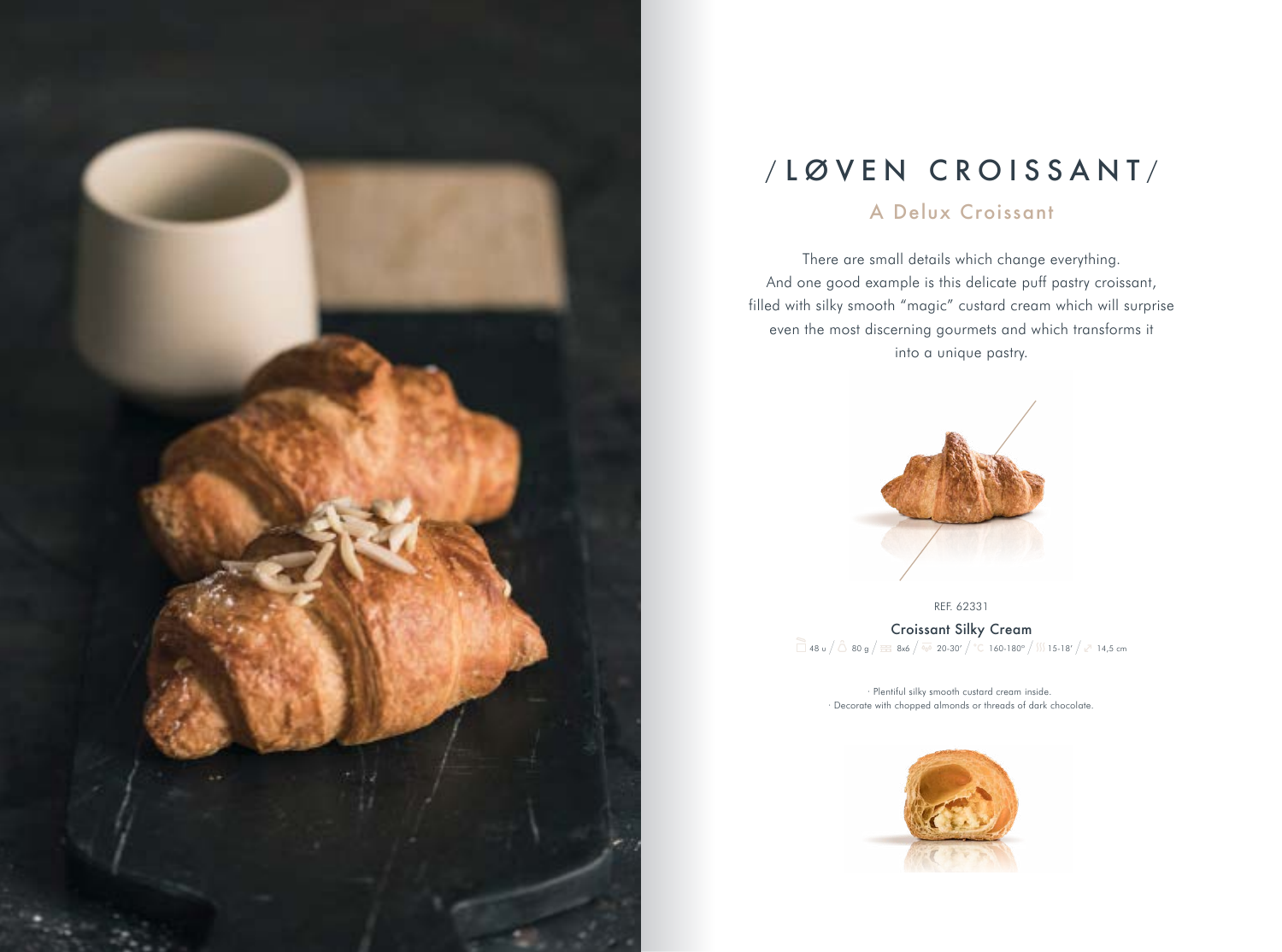

Danish pastries for happiness seekers



Welcome to Løven

REF. 60658 Tropical Crown REF. 60657 Strawberry and Cream Crown

Danish pastries for happiness seekers

Enjoy Danish traditions



REF. 60652 Apple Crown

Happiness is a habit, not a destination Enjoy small sweet things

REF. 60651 Chocolate and Cream Crown

> From Denmark with Løven



REF. 60659 Almond Triangle REF. 60656 Lemon Triangle



REF. 62331

Croissant Silky Cream

REF. 60654 Cinnamon Roll